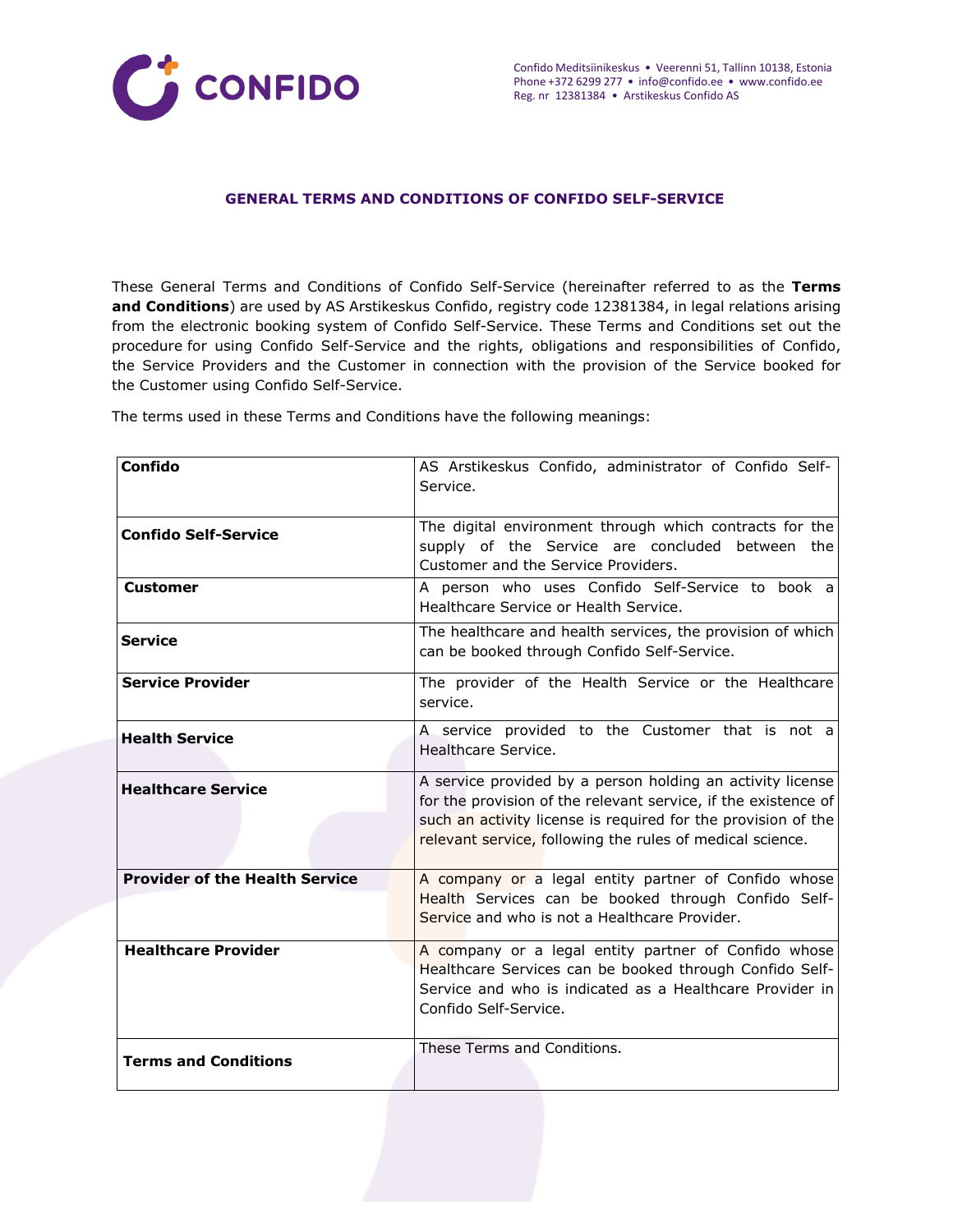

## **1. GENERAL**

- 1.1. Confido acts as the administrator of Confido Self-Service, enabling the Customer to enter into contracts for the provision of a Service with both Health Service and Healthcare Service Providers for the provision of the Services displayed in Confido Self-Service using the digital booking system. The Services, including both Health Services and Healthcare Services, are provided by the Service Providers displayed in Confido Self-Service as the providers of the respective Services.
- 1.2. The Customer understands and agrees that nothing in these Terms and Conditions creates an obligation for Confido or the Service Provider to ensure that the Customer improves as a result of the provision of the Service, including both the Health Service and the Healthcare Service, or that the examination or procedure is successful and efficient.

# **2. BOOKING AND PROVISION OF THE SERVICE**

- 2.1. To book a time to use the Service, the Customer selects the Service or Service Provider that they desire to use for the provision of the Service, using the search engine of the Confido Self-Service or otherwise, and the environment offers possible times for using the selected Service or Services and the free times offered by the selected Service Provider. Having found a suitable time for the provision of the Service, the Customer can book a time for using the respective Service with the respective Service Provider by following the instructions of Confido Self-Service.
- 2.2. By confirming the booking in Confido Self-Service, the Customer is considered to have given consent to receive the booked Service. The Service Provider has the right, at its discretion, to ask the Customer for additional written consent before providing the Service.
- 2.3. The booking enters into force and the contract for the provision of the Service is deemed concluded between the Customer and the Service Provider for the provision of the booked Service from the moment the amount paid by the Customer for the Service is credited to the current account of Confido. A confirmation of this will be sent to the Customer by email.
- 2.4. If in connection with the provision of the Service it is necessary to collect information from the Customer prior to the provision of the Service, including information about the Customer's health and medicines that the Customer takes, Confido has the right to collect the relevant information from the Customer on behalf of the Service Provider through Confido Self-Service by e-mail or other means notified.
- 2.5. If Confido has provided the Customer with instructions or guidelines in connection with the booked Service through Confido Self-Service or in any other way, the Customer undertakes to follow the indicated instructions and guidelines when contacting the Service Provider.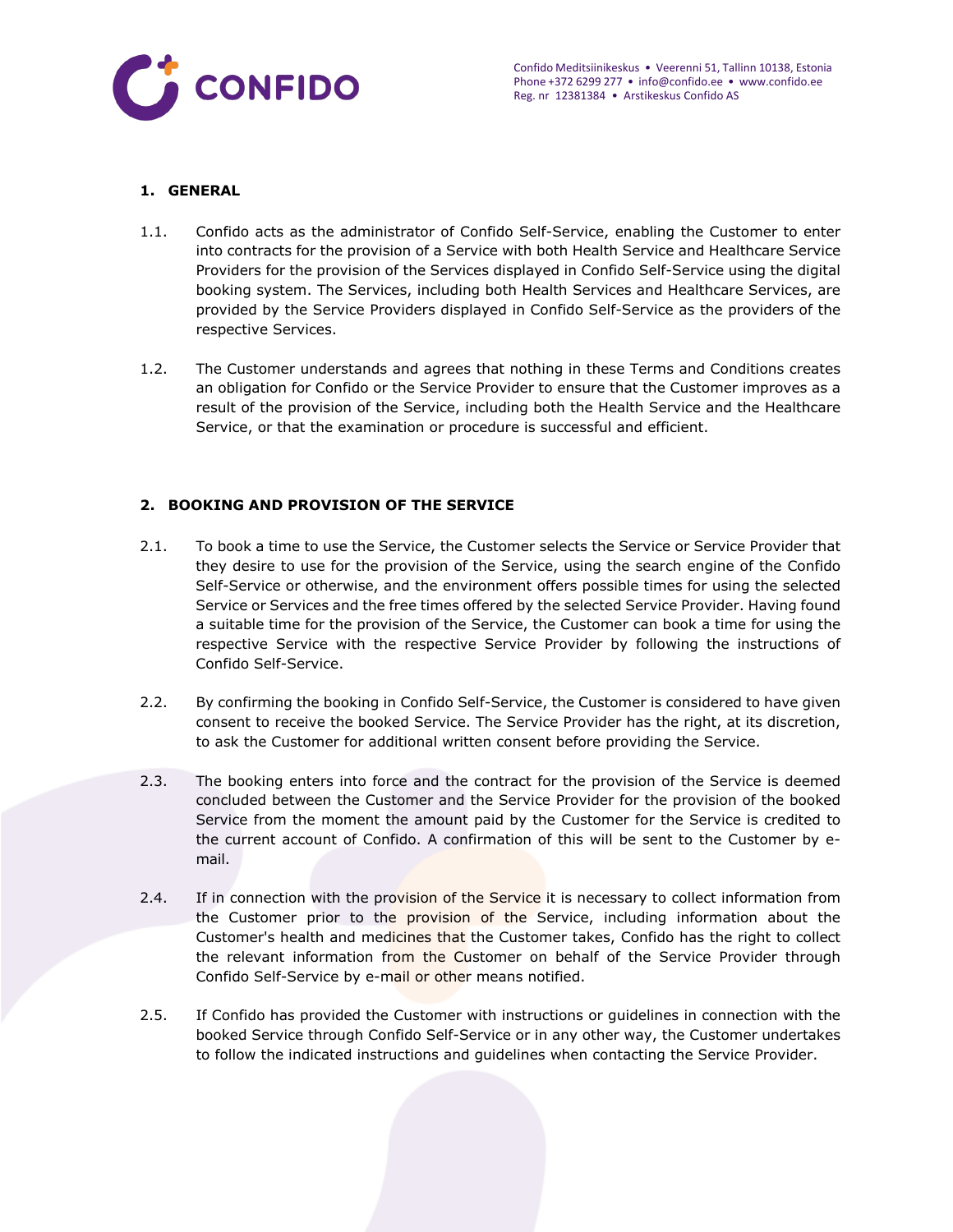

### **3. PAYMENT FOR THE SERVICE**

- 3.1. The Customer undertakes to pay for the Service when making a booking in Confido Self-Service in accordance with the price list valid at the time of making the reservation. By paying for the Service in Confido Self-Service, it is considered that the Customer has fulfilled the obligation to pay for the booked Service. Payment for the service is made in Confido Self-Service through the bank link via the payment service provider AS Maksekeskus and all prices of the services offered in Confido Self-Service are displayed to the Customer and paid in euros.
- 3.2. Depending on the changes in the costs and market prices related to the provision of the Service, Confido has the right to unilaterally change the price list of the Services displayed in Confido Self-Service at any time, making the corresponding price list changes available in Confido Self-Service. When providing Services related to bookings made before the price list change, the prices valid at the time of booking will continue to apply. A Customer who has made a booking before the price list was changed, but uses the Service after the change to the price list has entered into force, is subject to the price list valid at the time of making the booking.
- 3.3. If the Customer does not pay for the booking, the booking is not deemed to have been made, nor is the contract for the provision of the Service deemed concluded, and Confido and the Service Provider do not have any obligations in connection with the respective booking.
- 3.4. If the Customer uses other services offered by the Service Provider than the booked Service, including Services related to the booked Service, which the Customer has not booked through Confido Self-Service, the Customer undertakes to pay for the indicated services directly to the respective Service Provider.
- 3.5. If the Customer books a time for the provision of the Service through Confido Self-Service, the cost of which is reimbursed in full or in part by the Health Insurance Fund, the Customer undertakes to pay for the Service only to the extent not reimbursed by the Health Insurance Fund when making a booking, including cost-sharing and visitation fee.

## **4. CANCELLATION OF A BOOKING BY THE CUSTOMER**

- 4.1. If the Customer is unable to use the Service at the booked time and wants to cancel the booked time and cancel the booking, the Customer undertakes to cancel the booking as soon as possible through the Confido customer service but no later than 24 hours before the time agreed for the Service.
- 4.2. If the Customer cancels the reservation in accordance with clause 4.1 of the Terms and Conditions, through Confido customer service, the Customer has the right to change the booking and book a new time for the use of the Service.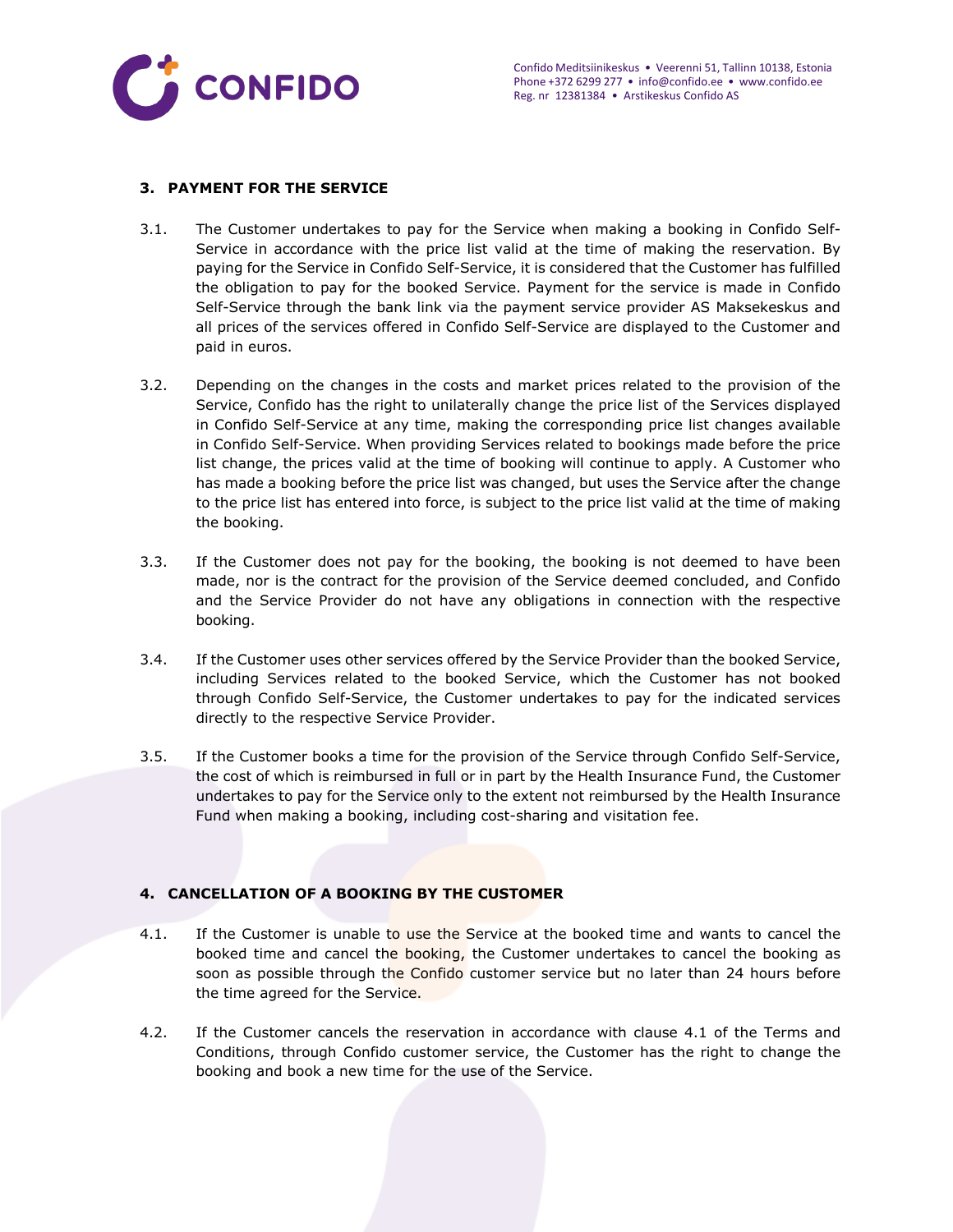

- 4.3. If the Customer changes the time and selects the Service whose price is the same as the price of the Service originally booked by the Customer, the fee for the Service cancelled by the Customer is considered the fee paid for a new Service and the Customer is not obligated to pay for the Service. If the Customer does not book a new time to use the Service upon cancellation of the booking, the amount paid for the Service will be refunded to them within three working days after cancellation of the booking.
- 4.4. If the Customer does not cancel the booking at least 24 hours before the time agreed in the booking for the provision of the Service or does not turn up for the appointment with the Service Provider during the booked time, the amount paid for the Service is calculated to cover the costs of readiness to provide the Service and the Customer does not have the rights specified in clause 4.2 of the Terms and Conditions, including the right to a refund of the amount paid for the Service and the right to use it to pay for other Services provided by Confido Self-Service.

## **5. CANCELLATION OF A BOOKING BY CONFIDO AND REFUSAL TO PROVIDE THE SERVICE**

- 5.1. Confido has the right to cancel a booking made through Confido Self-Service and make a proposal to the Customer to change the booking if:
	- 5.1.1. Confido is informed that the Service Provider is not able to provide the Service at the booked time due to unforeseen circumstances of work organisation, such as illness of the employee or failure of medical equipment, or other important reasons;
	- 5.1.2. Confido learns that the Service Provider has lost the activity license required to provide the booked Service;
	- 5.1.3. cooperation between the booked Service Provider and Confido ends and, considering the circumstances, it is not reasonable or possible to provide the booked Service through Confido Self-Service;
	- 5.1.4. Confido becomes aware of a fact about the Customer's health status, considering which it is reasonable to cancel the booking; or
	- 5.1.5. Confido becomes aware of any other circumstance that would impede the proper provision of the Service.
- 5.2. Confido notifies the Customer of the cancellation by calling the Customer at the number indicated in the booking or writing by e-mail as soon as possible but no later than within one working day of the cancellation of the booking, referring to the basis for the cancellation and proposing that the Customer book a new time (hereinafter referred to as the **Offered Time**). The Offered Time will be cancelled automatically if the Customer does not confirm the respective time in the manner notified by Confido within four (4) hours of the cancellation during business hours. An Offered Time that is offered to the Customer outside working hours (Mon-Fri 17:00-08:00, weekends, public holidays) is kept reserved for the Client until working hours start; from then on, the four-hour period begins.
- 5.3. If the Customer does not book the Offered Time as specified in clause 5.2 or if the Customer does not confirm the Offered Time as specified in clause 5.2, Confido will refund the amount paid for the Service to the Customer within three working days due to the cancellation of the booking.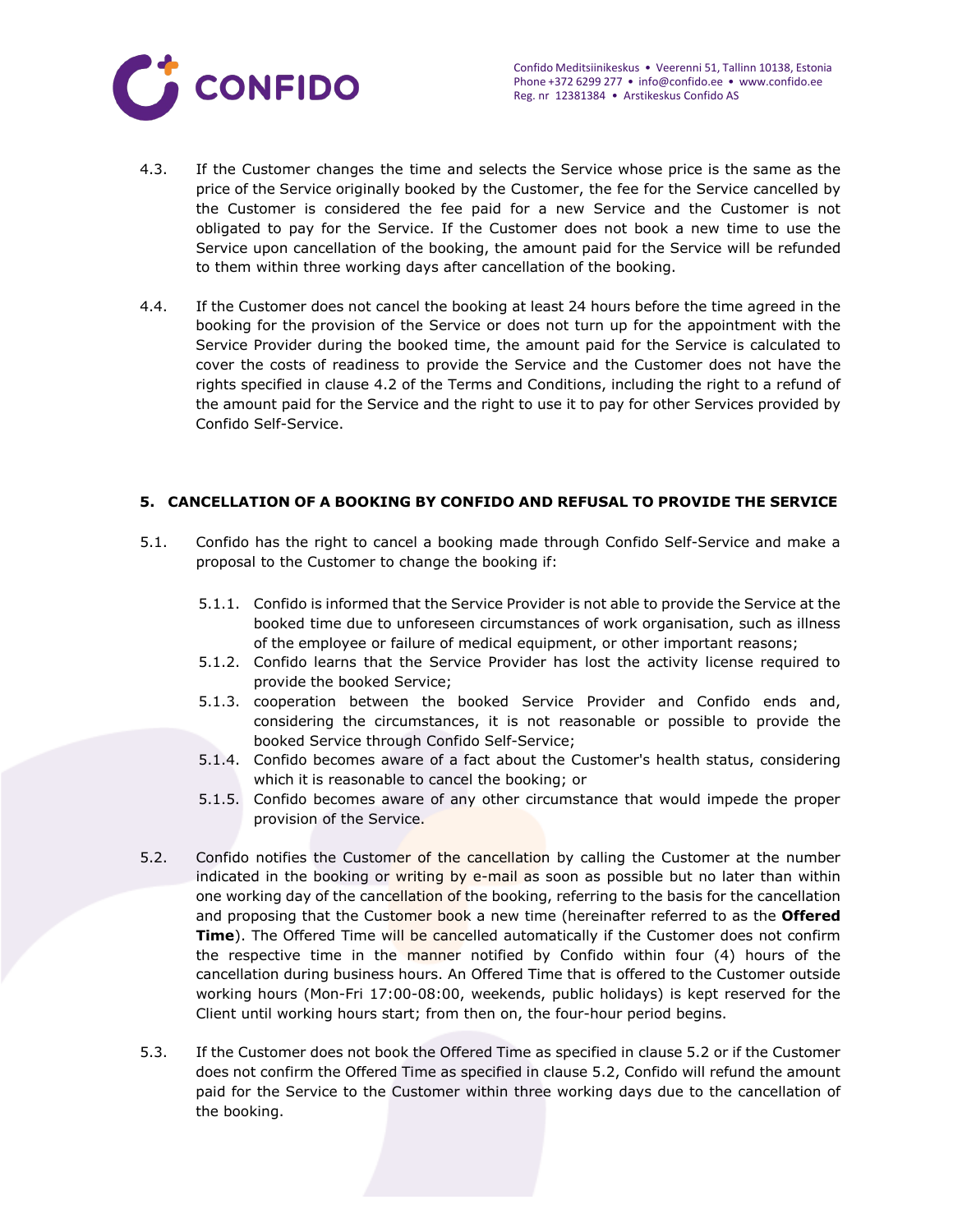

### **6. RIGHTS AND OBLIGATIONS OF PARTIES**

- 6.1. In addition to the other rights set forth in the Terms and Conditions, Confido has the right to:
	- 6.1.1. mediate the conclusion of contracts for the provision of the Service through Confido Self- Service;
	- 6.1.2. receive from the Customer the information necessary for the provision of the booked Service by the Service Provider and forward to the Customer the information related to the use of the Service;
	- 6.1.3. cancel bookings made through Confido Self-Service in accordance with these Terms and Conditions; and
	- 6.1.4. receive the Customer's suggestions and feedback in connection with Confido Self-Service and the Services.
- 6.2. The Customer has the right to:
	- 6.2.1. receive at the booked time a Service that meets the requirements, including a Healthcare Service that corresponds to the general level of medical science and is provided by the Service Provider with due care and in accordance with legislation for the provision of the respective Service;
	- 6.2.2. cancel the booked time in accordance with the Terms and Conditions;
	- 6.2.3. maintain their privacy when receiving the Service;
	- 6.2.4. submit proposals and provide feedback in accordance with the procedure set out in the Terms and Conditions; and
	- 6.2.5. turn to supervisory agencies and other dispute resolution bodies for the protection of their rights.
- 6.3. The Customer undertakes to:
	- 6.3.1. read and agree to these Terms and Conditions before booking the Service;
	- 6.3.2. pay a fee for the Service when booking according to the price list displayed in Confido Self- Service;
	- 6.3.3. provide, where appropriate, the truthful information necessary for the proper provision of the Service, including information on medications and predispositions, and be responsible for the accuracy of the information provided at the time of booking (including telephone number, e-mail address, personal identification code);
	- 6.3.4. give notice of other circumstances that may be important in the provision of the Service and provide the Service Provider with the assistance the Service Provider needs for provision of the Service;
	- 6.3.5. follow the instructions and guidelines established by Confido and the Service Provider in connection with the use of the Service; and
	- 6.3.6. comply with the Service Provider's rules of procedure and other requirements notified to the Customer while at the appointment with the Service Provider.
- 6.4. The Service Provider, including the Healthcare Provider, has the right to: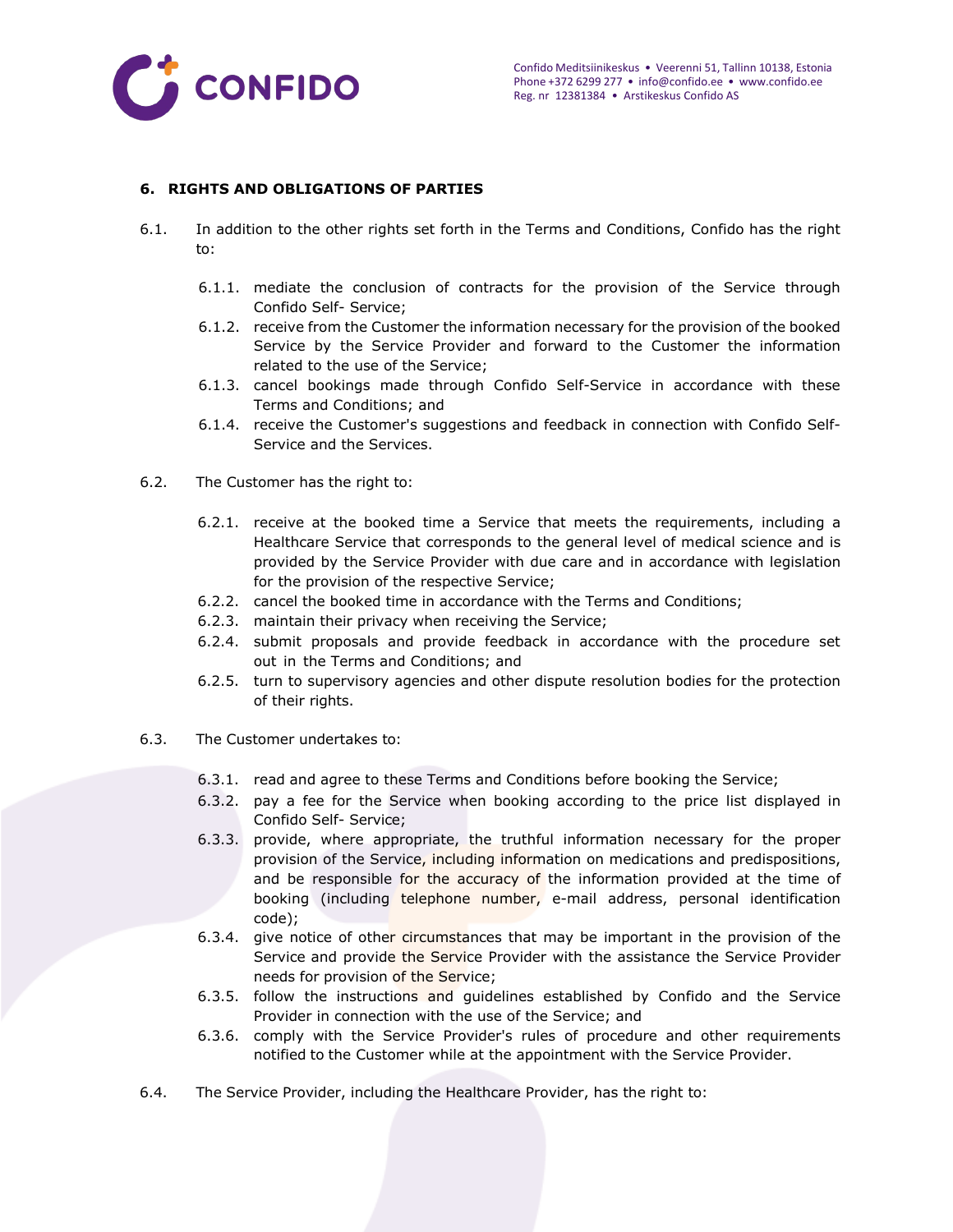

- 6.4.1. refuse to provide the Service or terminate the provision of the Service if:
	- 6.4.1.1. the Customer wishes to receive a Healthcare Service, the provision of which is not medically justified;
	- 6.4.1.2. the Customer wishes to receive a Service, the provision of which would lead to a greater risk to the Customer's health than the nonprovision of the Service;
	- 6.4.1.3. the provision of the Service may endanger the health of a worker of the Service Provider or a third party;
	- 6.4.1.4. the Customer wants to receive additional services for the provision of which the Service Provider does not have an activity license or competence;
	- 6.4.1.5. the Customer violates the obligations arising from these Terms and Conditions, the additional instructions provided to the Customer or legislation;
	- 6.4.1.6. the Customer has not provided the information necessary for the provision of the Service and does not provide it at reception;
	- 6.4.1.7. the Customer does not provide the assistance necessary for the provision of the Service, including the Customer does not agree with the provision of healthcare services accompanying the provision of the basic healthcare service, without which the provision of the basic healthcare service is not expedient;
	- 6.4.1.8. according to a worker of the Service Provider, the Customer shows signs of intoxication upon arrival at reception;
	- 6.4.1.9. it is not possible for a worker of the Service Provider to communicate with the Customer in a language they understand and the Customer cannot involve an interpreter, therefore the provision of the Service may be unsuitable for the Customer or dangerous to health or it may not be possible to inform the Customer of important aspects related to the provision of the Service;
	- 6.4.1.10. the Customer does not comply with the rules of procedure of the Service Provider;
	- 6.4.1.11. the Customer is impolite to the workers of the Service Provider, treats them in a disrespectful manner or otherwise violates the generally accepted norms of conduct and the principles of acting in good faith;
	- 6.4.1.12. the Customer withdraws the consent previously given for the provision of the Service, including the provision of a Healthcare Service, or refuses to give additional consent necessary in the opinion of the Service Provider; or
	- 6.4.1.13. the provision of the Service is in conflict with the terms and conditions of the contract for the provision of the Service or there are other circumstances present as provided by legislation.
- 6.4.2. obtain additional written consent from the Customer for the provision of the Service if the Service Provider, considering the nature of the Service or other circumstances, deems it necessary and to request that the refusal be made in writing if the Customer refuses to provide such consent.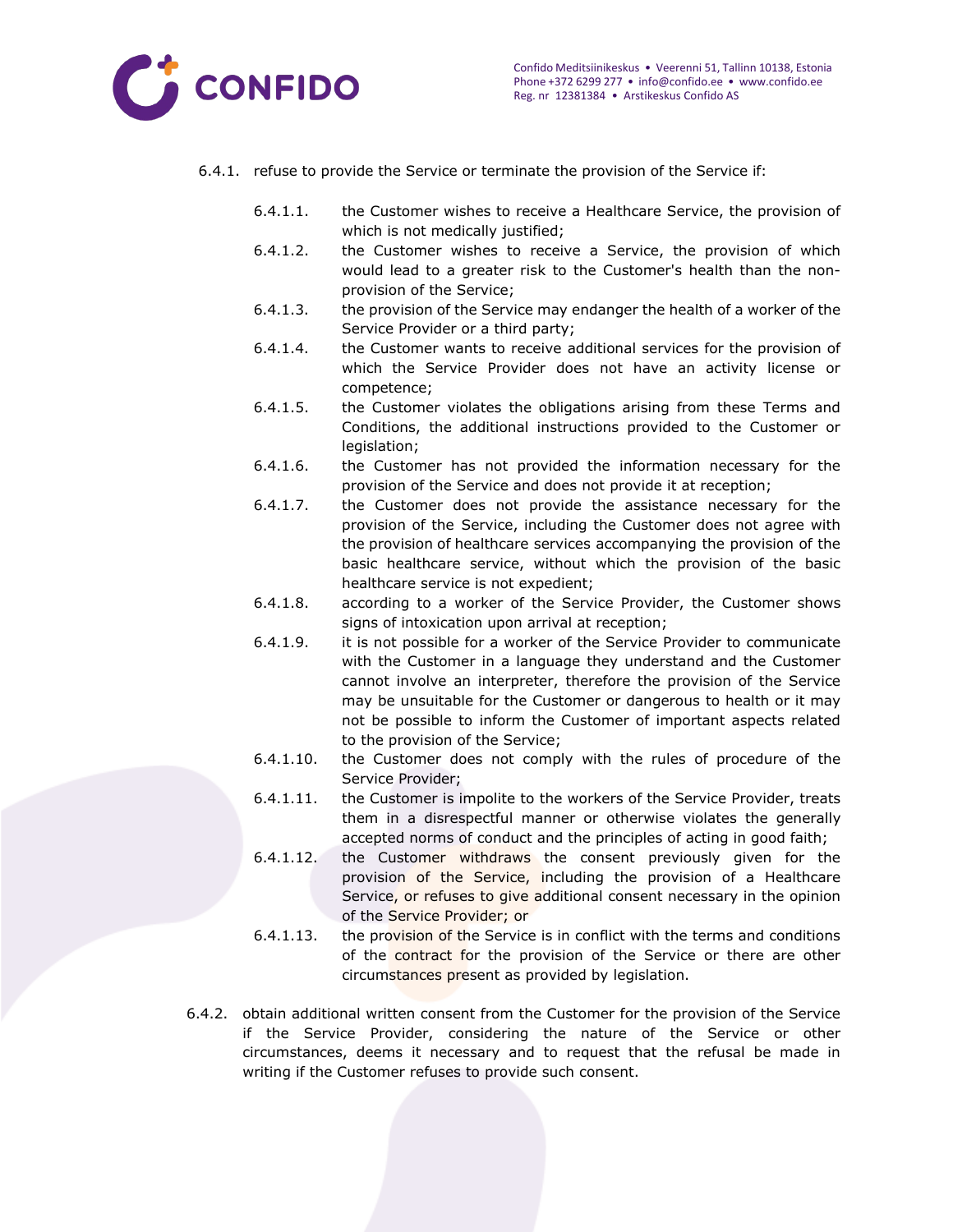

- 6.5. The Service Provider undertakes to:
	- 6.5.1. provide the booked Service at the booked time, unless there are circumstances due to which the Service Provider refuses to provide the Service or terminates the provision of the Service;
	- 6.5.2. inform the Customer about the aspects related to their health status, the course of the treatment and its results, the nature and purpose of the Service offered, the risks and consequences of providing it and other possible and necessary Services as well as the possibilities for obtaining information from the attending physician both before and during the provision of the Healthcare Services;
	- 6.5.3. keep confidential the data about the Customer's person, health status and other circumstances that have become known during the provision of the Service, unless such data is shared in accordance with the Terms and Conditions and other principles of personal data processing agreed by the Customer or if the obligation to transmit such data arises as necessary for the proper provision of the Service;
	- 6.5.4. if the Service is a Healthcare Service, forward the personal data that became known to the Customer in the course of providing the Healthcare Service to the e-health patient portal information system [www.digilugu.ee](http://www.digilugu.ee/) and other registers and databases provided by law on the basis and pursuant to the procedure prescribed by the applicable legislation; and
	- 6.5.5. if the Service is a Healthcare Service, properly document the provision thereof and preserve the relevant documents.

## **7. SUBMISSION OF SUGGESTIONS AND FEEDBACK**

- 7.1. If the Customer has suggestions or feedback in connection with the Service booked through Confido Self-Service, including both the Health Service and the Healthcare Service, the Customer submits the referred suggestion or feedback to Confido using one of the following methods:
	- 7.1.1. by telephone to the telephone number provided on the Confido website [\(www.confido.ee\)](http://www.confido.ee/)
	- 7.1.2. using the electronic feedback form provided for submitting proposals and feedback on the Confido website [\(https://www.confido.ee/tagasiside/\)](https://www.confido.ee/info-ja-kontaktid/tagasiside/)
	- 7.1.3. by e-mail, sending an e-mail to the following e-mail address: [tagasiside@confido.ee](mailto:tagasiside@confido.ee)
- 7.2. The suggestion or feedback must include the following information:
	- 7.2.1. A description of the content of the suggestion or feedback and the circumstances on which the feedback is based, including the following information:
		- 7.2.1.1. the time of the booking in respect of which the suggestion or feedback has been submitted
		- 7.2.1.2. the time booked with the Service Provider for which the suggestion or feedback is submitted
		- 7.2.1.3. the Service about which the suggestion or feedback has been submitted
		- 7.2.1.4. the name of the worker whose activities are the subject of feedback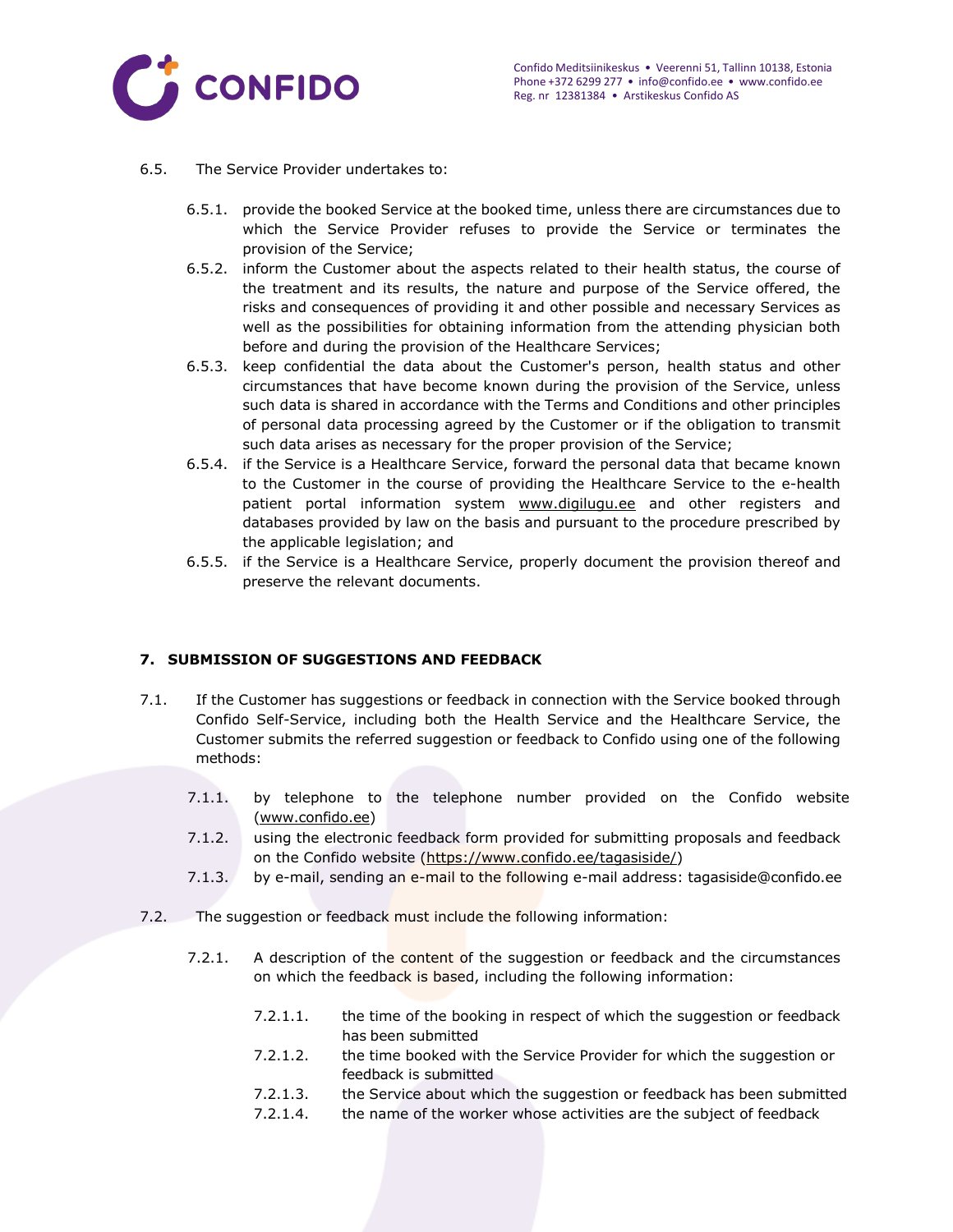

- 7.2.2. An explicit claim against the Service Provider, including whether the suggestion or feedback requires a response
- 7.2.3. If the Customer wishes to receive a response to the suggestion or feedback submitted to Confido, the suggestion or feedback must, in addition to the information provided as specified in clauses 7.2.1 and 7.2.3, include the following:
	- 7.2.3.1. the first name and surname of the Client
	- 7.2.3.2. details of the means of communication (e-mail, telephone number) of the person submitting the suggestion or feedback
- 7.3. Confido forwards the submitted suggestion or feedback to the Service Provider whose activities the suggestion or feedback concerns . If the suggestion or feedback explicitly states that the submitter of the suggestion or feedback requires a response, then Confido, in cooperation with the Service Provider, will arrange to respond to the respective suggestion or feedback within three working days from the receipt of the suggestion or feedback . If it takes more than three working days to respond to the feedback, Confido will notify the Customer and announce a new term for responding to the feedback.
- 7.4. The procedure for submitting suggestions and feedback set forth in this clause does not exclude or limit the Customer's rights to turn to the agencies specified as the institutions which resolve the complaint referred to in the feedback.

## **8. LIABILITY**

- 8.1. The Service Provider, including both the Health Service Provider and the Healthcare Service Provider, is liable for a wrongful breach of obligations in providing the Service, in particular for diagnostic and treatment errors and breaches of the obligation to inform the Customer and obtain the Customer's consent, to the extent provided in and pursuant to law.
- 8.2. The Service Provider, including both the Health Service and the Healthcare Service Provider, is not liable for any damage caused as a result of the Customer's own actions or omissions, including as a result of the Customer submitting false data or failing to submit data.
- 8.3. The Service Provider is not responsible for any negative consequences, the possibility of which the Customer has been notified of before the provision of the Service and for the provision of which the Customer has given consent, including the Healthcare Service, despite the notification.
- 8.4. The Customer confirms that they are aware that Confido, unless the Service is provided by Confido, is not liable for the compliance of the provision of any Service, including Healthcare Service, and for the claims due to the provision of the Service, including Healthcare Service; only the Service Provider is liable and the Customer has no claims, financial or non-monetary claims against Confido Self-Service and Confido in connection with the provision of the Service, including both Health Services and Healthcare Services.